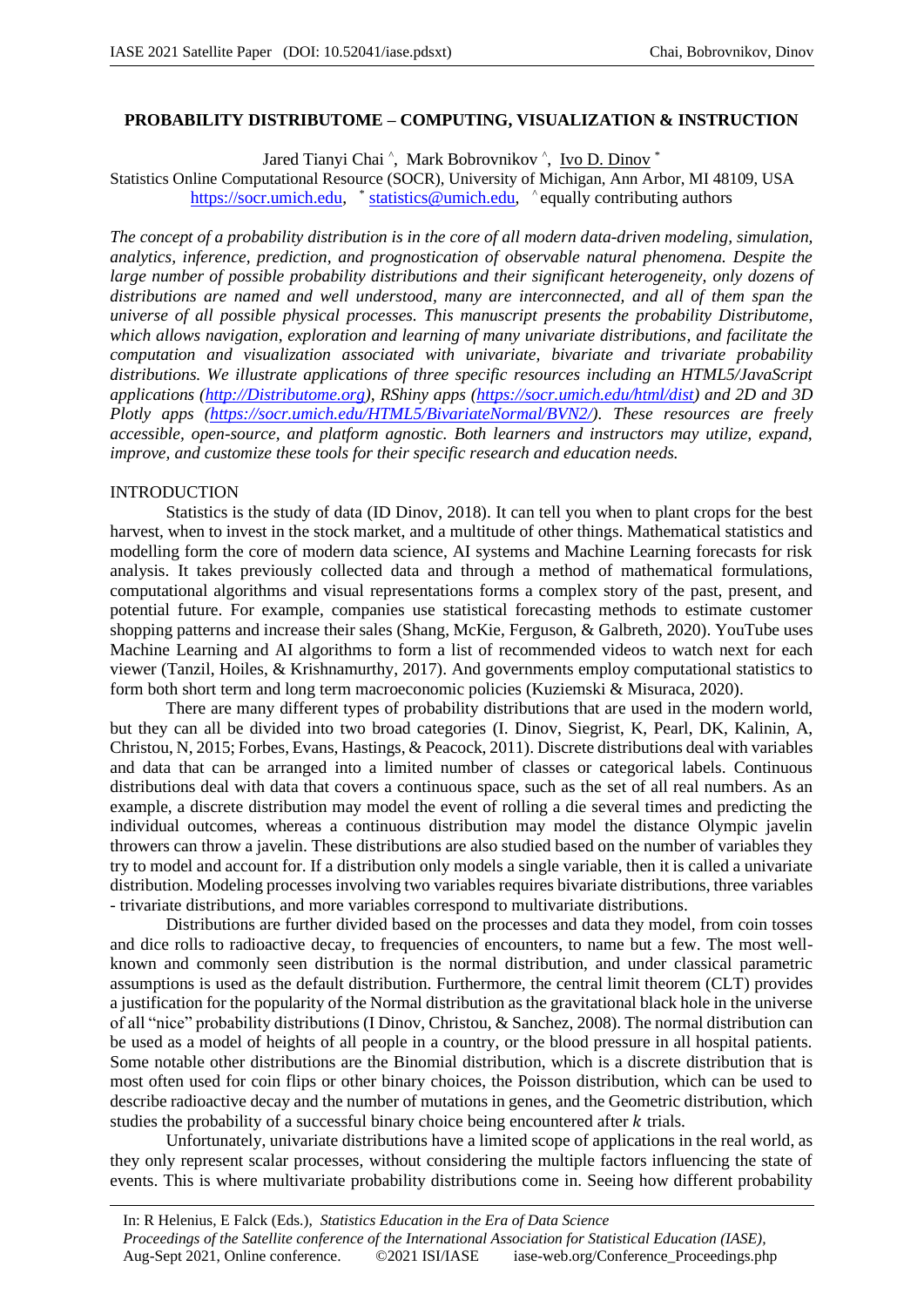distributions and variables interact with each other, subject to certain dependencies, may help to predict more complex and realistic world interactions. As an example, consider a producer-consumer pair subject to some environmental constraints (limited substrate). The relation between the two entities can be described in a trivariate statistical model of the sizes of the produced and consumed products relative to the available substrate. For instance, the prices of cars depend on raw materials, the manufacturing supply (production), and the consumer demand (consumption). Changes in either of these affect the other. This process forms a cycle that will center around a certain equilibrium point where the number of goods (produced and consumed) reaches a sustainable level based on the available environmental resources (substrate), **Figure 1**. The simulation in this figure is generated by solving the Volterra-Lotka ordinary differential equation model of species competition, under some specific initial parameters (Hsu & Zhao, 2012). This cycle can also be modelled as a bivariate probability problem, where a particular probability reflects the chances of each entity to be at certain level (size or number of goods). **Figure 2** illustrates an example of a bivariate probability density function.

Computing multivariate statistical distributions requires more than just a simple product of the univariate probabilities. Correspondingly, the mathematical formulations required to fully describe multivariate processes are naturally more intricate. Such mathematical models of naturally occurring or man-made phenomena are useful and can generally be enhanced with specific illustrations of their practical utilizations. Visualizing probabilities corresponding to univariate distributions can easily be accomplished using areas under planar density curves. **Figure 3** shows a univariate normal distribution as a 2D graph. The correspondence between critical values on the horizontal axis and probability values, areas under the density curve, can be explored with sliders or via numerical entries. For example, once we specify the distribution parameters, in this case the distribution mean and variance, we can enter either a critical value on the x-axis or a corresponding cumulative probability value as the shaded area under the density over the specified range.





Probability visualization becomes considerably more challenging for multivariate distributions that may combine several univariate processes to generate a joint model of a multivariate process representing a vectorized outcome. A univariate distribution may be manipulated by specifying a data point (critical value) or by fixing the associated cumulative probability value (p-value) and recovering the corresponding critical value. The simplest case for specifying the domain range in a bivariate distribution case involves two degrees of freedom - two parameters for controlling the upper limit of the rectangular area (critical range) - to compute the corresponding cumulative probability value. Going a step further, the simplest models of trivariate processes, or more generally multivariate processes,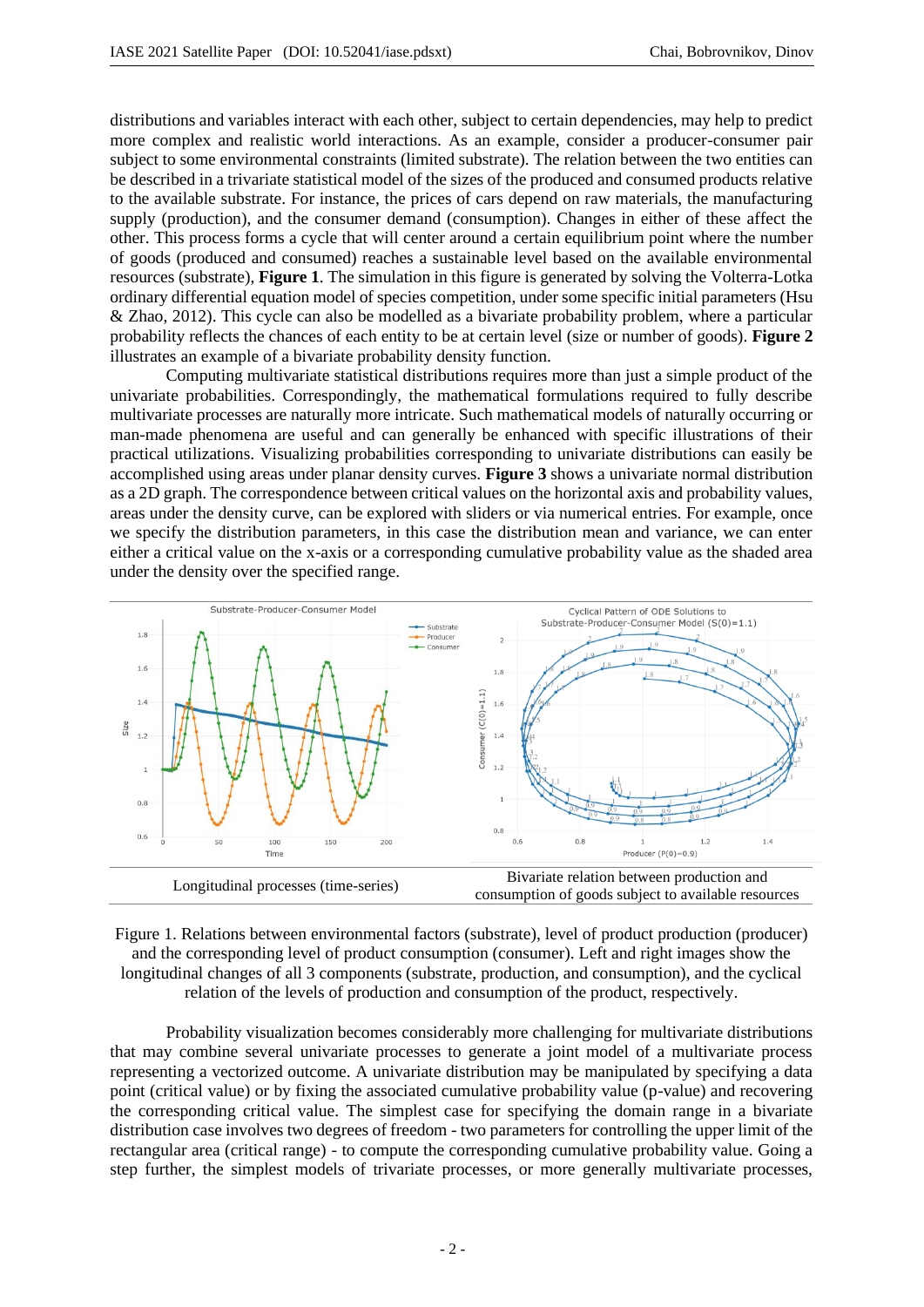require higher order of controls for navigating multivariate probability distributions, which increase linearly with the dimensionality of the process. Therefore, when computing or visualizing trivariate probability distributions, special mechanisms are necessary to facilitate the interaction, interpretation, and display of the corresponding relation between critical domain restrictions and the corresponding cumulative probability values. The Probability Distributome Project (www.distributome.org) provides simple strategies to visualize the universe of many univariate distributions, examine their interrelations, explore their individual properties, as well as display and compute critical and probability values (I. Dinov, Siegrist, K, Pearl, DK, Kalinin, A, Christou, N, 2015). However, in general, there are fewer mechanisms for visualization of bivariate, trivariate and higher-order variate probability distributions.



each modeled as a normal distribution

Figure 3. Univariate Normal distribution example

# INTERACTIVE PROBABILITY RESOURCES

There are several open-sourced visualization solutions for probability distributions available. The Probability Distributome Project (www.distributome.org) mentioned earlier has a number of HTML5 based applications on its website. These web applications allow the visualization, calculation, and sampling of 47 different univariate probability distributions. A sample use case of the Probability Distributome Project has been shown in **Figure 3** illustrating a screenshot from the Normal Distribution Interactive Calculator application from the Distributome website. In this application, one can specify the parameters of the normal distribution, mean and standard deviation, and the calculator generates the corresponding PDF or CDF plot. Specifying a data point and the application will automatically compute the corresponding p-value, or vice versa. For example, to find the critical value that corresponds to a left-tail p-value of 0.68 in a normal distribution with mean of 0.3 and standard deviation of 4.0, we could use the sliders to specify the parameters and type 0.68 into the input box on the right. The calculator would then return a critical value 2.171, and the left-tail of the normal distribution becomes shaded. **Figure 4** below shows the output of the application from these actions. The Probability Distributome Project also provides a Navigator (http://distributome.org/V3/) that describes the properties of each probability distribution in-detail while visualizing the relationships among the distributions. In the Navigator, learners can simply select a node representing a specific probability distribution or type in the name of the distribution in the search bar to learn more it. For example, searching for "geometric" will yield the properties of the Geometric Distribution and navigate to its corresponding Distributome web application. **Figure 5** below shows an example using the Navigator.

Another open-source computation and visualization tool for univariate probability distributions is the SOCR Probability Distribution Calculator (https://socr.umich.edu/html/dist/) (Chu, Cui, & Dinov, 2009). This web application is developed using R and the RShiny package as an all-in-on tool for up to 75 univariate probability distributions. For each supported distribution, the app allows computing, visualizing, and interacting with its corresponding PDF and CDF plots, while also learning about its properties. Similar to applications in the Probability Distributome Project, learners can also specify the input parameters of the distribution and the application will compute critical values and p-values given the inputs. However, the SOCR Probability Distribution Calculator supports the computation between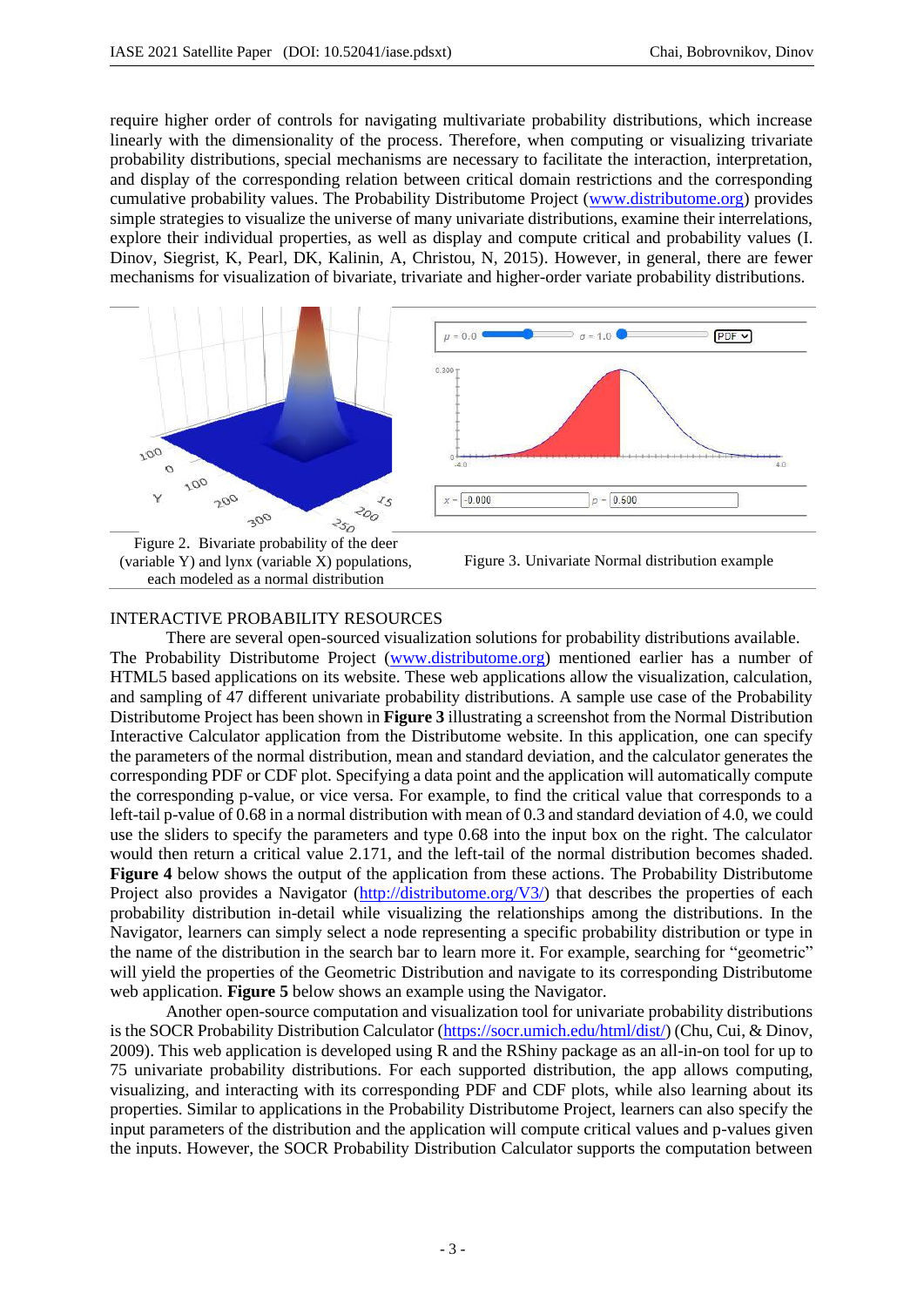two data points, instead of only the left-tail probabilities. **Figure 6** below shows a use case of this application. In this example, to compute the p-value corresponding to the area between 3.4 and 5.8 in an exponential distribution model with an input parameter of 0.5 for lambda, we can select the plot type in the upper-left corner of the application and enter 0.5 to specify the distribution parameter. Using the sliders, we can select the range between 3.4 and 5.8 on the PDF plot of the exponential distribution, and the application computes the approximate probability (12.77% in the given range). By using the switch on top of the plot, we can also switch from sliders to textboxes for improved input accuracy. By clicking on the camera icon at the top-right corner of the plot, we can also save the generated plot locally as images.



These two tools are both designed only for computations using univariate probability distributions. However, in practice, the use of multivariate distributions is also very common. The following tools can be helpful in the computation of bivariate and trivariate normal probability distributions. The Bivariate Normal Distribution Interactive Calculator (3D) is an open-source computation and visualization tool developed using JavaScript. This tool allows the learners to input the parameters for two univariate normal distributions as well as the correlation coefficients between the two distributions (https://socr.umich.edu/HTML5/BivariateNormal/BVN2/). The app will automatically generate a 3D plot for the resulting joint normal distribution, which can be rotated and interactively manipulated.



Figure 6. SOCR Probability Distribution Calculator example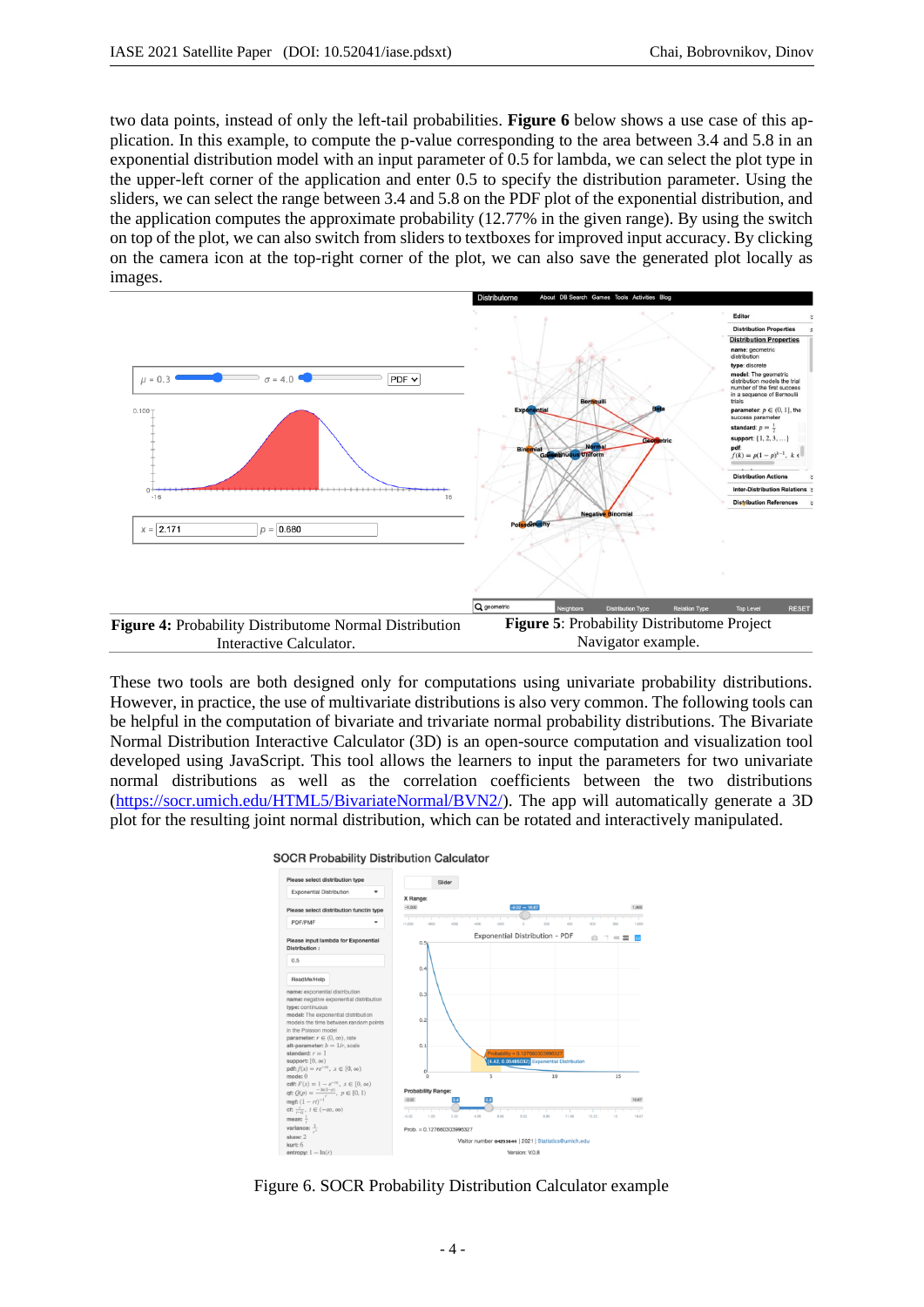The Bivariate calculator includes input controls on the ranges of the two normal distributions. After specifying these controls, the Bivariate calculator will compute and visualize the corresponding probability values for the individual univariate normal distributions as well as the joint distribution. Additionally, the calculator can also compute the conditional probabilities of one variable given the value of the other variable. **Figure 7** below shows a use case with the Bivariate calculator.



Figure 7. Bivariate Normal Distribution Interactive calculator (3D) example

In this example, two univariate normal distributions are specified. Distribution X has a mean of 3 with a standard deviation of 4, and distribution Y has a mean of 3.5 with a standard deviation of 7. The correlation coefficient between the two distributions is -0.4. After the joint distribution PDF of the two univariate normal distributions is plotted on the left of **Figure 7**, we can modify the ranges of the two distributions: X has a range of values between -4 and 2, and Y has a range between negative infinity and 4. The app estimates the probability of the joint distribution and the X marginal distribution. Toggling on the "*Marginal of X*" option yields the joint distribution p-value (0.1404) and the corresponding marginal probability (0.361). The univariate normal distribution PDF for X with the range of interest is also plotted in a 2D graph on the right of **Figure 7**.

The Trivariate Distribution 3D Calculator is also developed using JavaScript. This Trivariate calculator (https://socr.umich.edu/HTML5/BivariateNormal/TVN/) is an open-source tool that allows the computation and visualization of the joint distribution among three univariate distributions. Different from the Bivariate calculator, the Trivariate calculator allows the learners to select among 40 distributions for each of the three univariate distributions. Following the univariate distributions selection, we can specify the parameters of the three marginal distributions as well as the correlational coefficients among the distributions. We can also specify the ranges of each variable, similar to the other tools discussed earlier. The corresponding probabilities are computed and displayed on the interactive 3D plots. The following is a use case example for the Trivariate calculator.

Let's consider a normal distribution with mean of 1 and standard deviation of 4 for the first marginal, another normal distribution with mean of 0 and standard deviation of 0.5 for the second marginal, and a uniform distribution with lower bound of -10 and upper bound of 10 for the last marginal distribution. The correlation coefficient is 0.3 between distributions X and Y, 0.5 between X and Z, and 0.4 between Y and Z. Then, we can use the Controls section of the graph setting to specify the joint distribution for X in the range between 0 and 3, Y between 0 and 1, and Z between -3 and 0.

With all the settings specified, the Trivariate calculator computes and displays the corresponding joint distribution probability. **Figure 8** below shows the output of the Trivariate calculator. In the Probability Results section, it shows that the p-value of the trivariate distribution is 0.026 with the given ranges. It also shows that the p-values of the bivariate joint distribution of Y and Z is 0.065 with the given ranges, and the univariate probability value for Z is 0.155.

The corresponding plots for these distributions are generated and displayed below the Probability Results section. The plot on the left of **Figure 8** shows the PDF for the univariate uniform distribution for distribution Z, where the range of Z values are in red. The 3D surface plot in the middle of **Figure 8** shows the PDF for the bivariate joint distribution between distributions Y and Z, and the 3D (volume) plot on the right shows the PDF of the trivariate joint distribution in a Point Cloud format.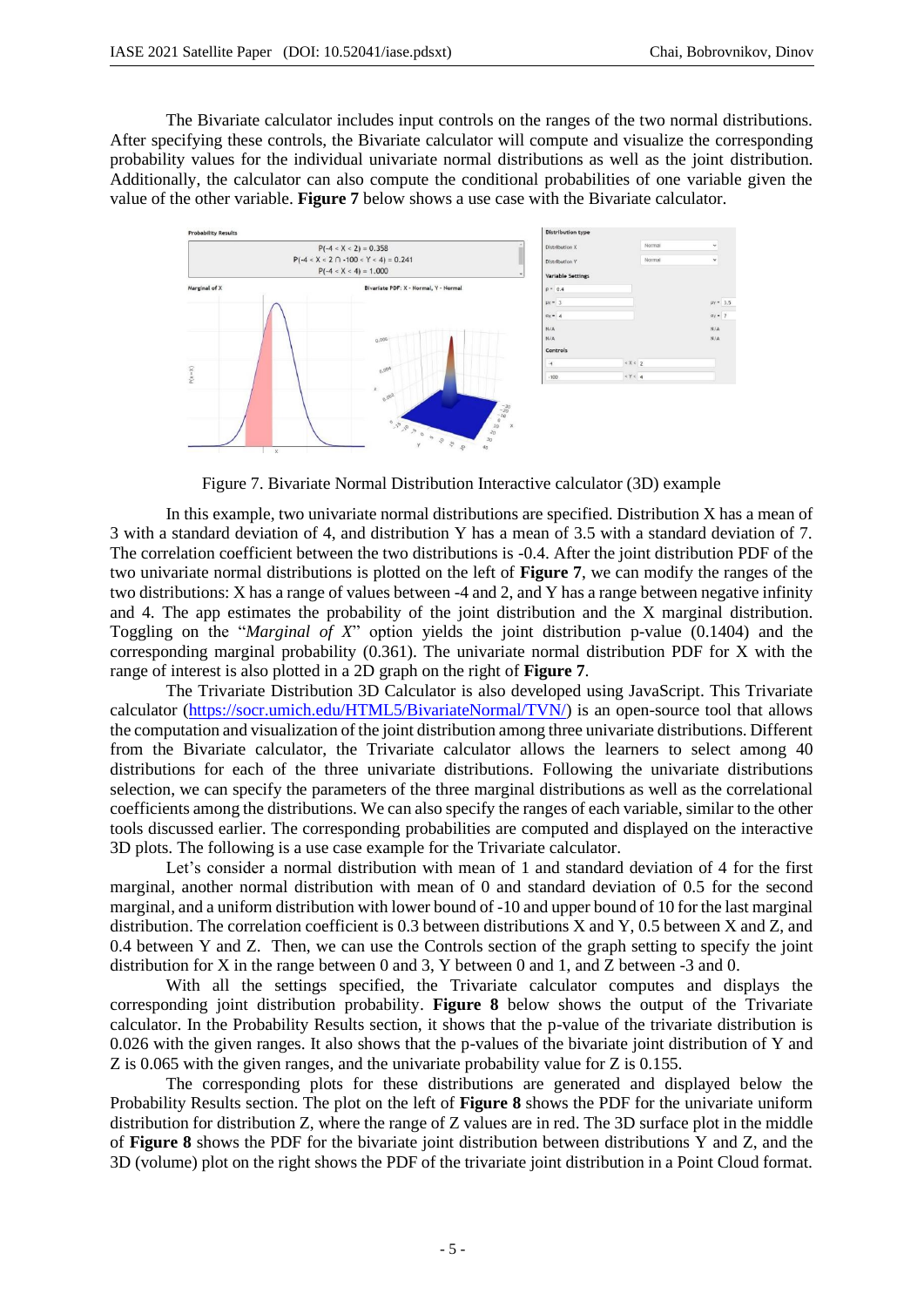#### **CONCLUSION**

Modern technology provides powerful instructional aides to enhance the traditional STEM curricula by integrating observational data, dynamic simulations, and Cloud services. These resources have potentials to improve K-16 and higher education achievements. This manuscript presents examples of interactive probability calculation resources that can be used for teaching and applications of univariate and multivariate processes modeled by specific probability distributions. The joint calculation of *marginal*, *joint* and *conditional probabilities* along with the interactive visualization of the corresponding regions and probability values may be useful in certain educational settings. These probability calculators, relevant learning modules and educational resources, multivariate datasets, and training materials are available on the SOCR website (https://SOCR.umich.edu).



Figure 8. Trivariate Distribution 3D Calculator example

### ACKNOWLEDGMENTS

This work was supported in part by NSF grants 1916425, 1734853, 1636840, 1416953, 0716055 and 1023115, and NIH grants P20 NR015331, U54 EB020406, UL1 TR002240, R01 CA233487, R01 MH121079, R01 MH126137, T32 GM141746. The funders had no role in the design, implementation, data collection and analysis, decision to publish, or preparation of the manuscript.

# **REFERENCES**

- Chu, A., Cui, J., & Dinov, I. (2009). SOCR Analyses: Implementation and Demonstration of a New Graphical Statistics Educational Toolkit. *JSS, 30*(3), 1-19.
- Dinov, I. (2018). *Data Science and Predictive Analytics: Biomedical and Health Applications using R*: Springer International Publishing.
- Dinov, I., Christou, N., & Sanchez, J. (2008). Central Limit Theorem: New SOCR Applet and Demonstration Activity. *Journal of Statistical Education, 16*(2), 1-12. doi:http://www.amstat.org/publications/jse/v16n2/dinov.html
- Dinov, I., Siegrist, K, Pearl, DK, Kalinin, A, Christou, N. (2015). Probability Distributome: a web computational infrastructure for exploring the properties, interrelations, and applications of probability distributions. *Computational Statistics, 594*, 1-19. doi:10.1007/s00180-015-0594-6
- Forbes, C., Evans, M., Hastings, N., & Peacock, B. (2011). *Statistical distributions* Wiley Online Library.
- Hsu, S.-B., & Zhao, X.-Q. (2012). A Lotka–Volterra competition model with seasonal succession. *Journal of Mathematical Biology, 64*(1), 109-130. doi:10.1007/s00285-011-0408-6
- Kuziemski, M., & Misuraca, G. (2020). AI governance in the public sector: Three tales from the frontiers of automated decision-making in democratic settings. *Telecommunications policy, 44*(6), 101976.
- Shang, G., McKie, E. C., Ferguson, M. E., & Galbreth, M. R. (2020). Using transactions data to improve consumer returns forecasting. *Journal of Operations Management, 66*(3), 326-348.